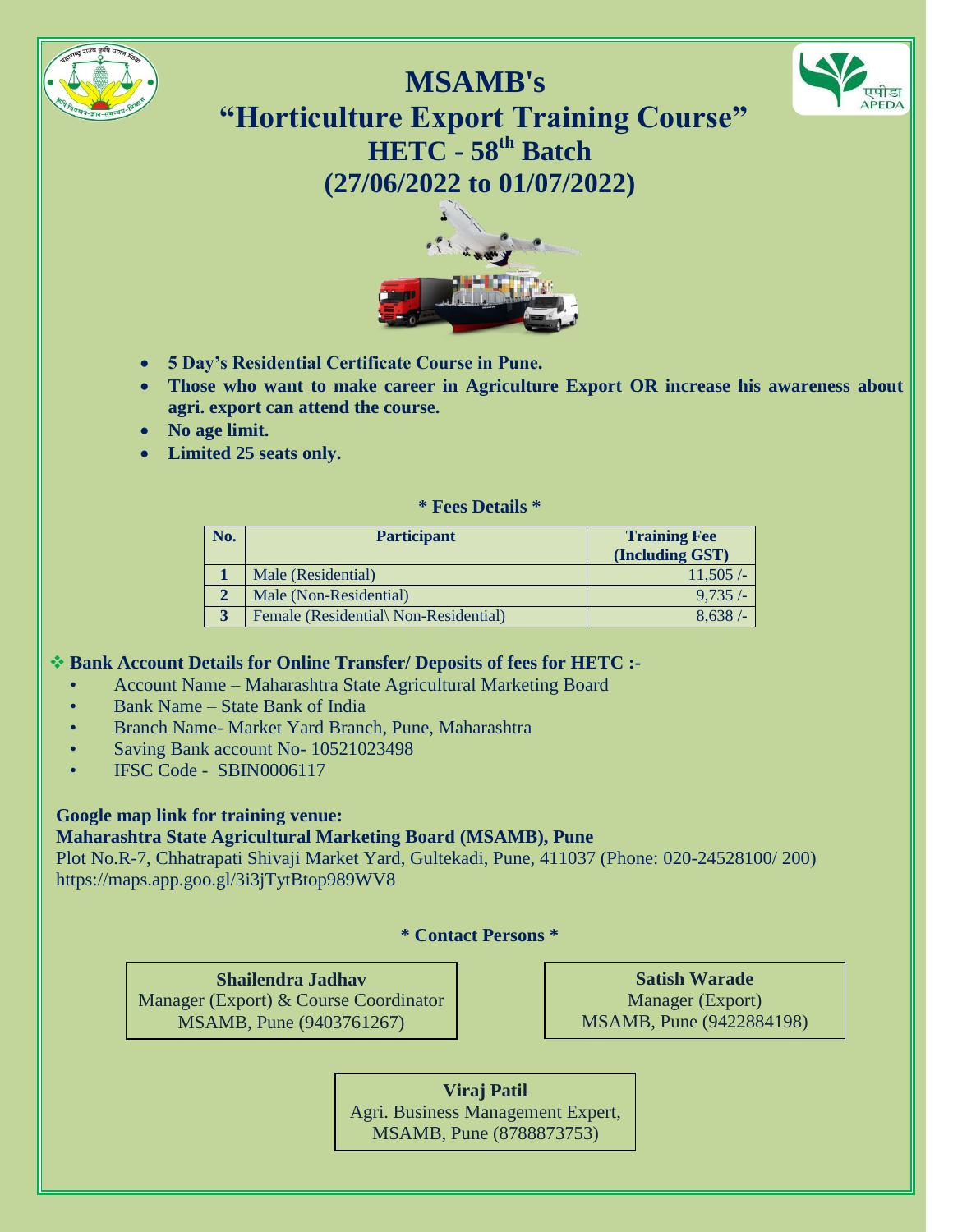

Maharashtra State Agricultural Marketing Board (MSAMB), Pune is the state level organization working in the field of Agricultural Marketing including forward and backward linkages for domestic and export market. Maharashtra is the potential state for export of various agriculture commodities including fresh fruits, vegetables, processed food products, spices etc. Considering the Demand from the entrepreneurs, MSAMB, in collaboration with APEDA, has designed 5 days Certificate course titled Horticulture Export Training Course (HETC) in Pune. We have conducted 57 batches of this course till date. We have got encouraging response for the same and trained around 1392 participants. Around 200+ participants started their activities for agri. export value chain.

The next batch of HETC, with due care to avoid covid pandemic, is scheduled between 27/06/2022 to 01/07/2022 at MSAMB's Training Centre at Market Yard, Gultekadi, Pune.

The batch will of only 25 participants.

## • **Eligibility for the course:**

- Any person desired to make his/her career in agri. export or would like to increase his awareness about agri. export activities can apply.
- There is no age limit.
- No minimum qualification is required.

# **Process for registration for HETC Batch:-**

1) Please confirm the availability with Course Coordinator.

- 2) Please online pay amount of
	- Rs.  $11,505/$  (with stay) OR
	- Rs. 9,735/- (with food but without stay) OR
	- Rs. 8,638/- for female participant.

(For residential seats, please contact the course coordinator before payment - Mr. Shailesh Jadhav, Cell No.- 9403761267)

Payment shall be made by **ONLINE TRANSFER ONLY** on the following bank account:

- **Account Name –** Maharashtra State Agricultural Marketing Board.
- **Bank Name –** State Bank of India.
- **Branch Name -** Market Yard Branch, Pune, Maharashtra.
- **Saving Bank account No. –** 10521023498.
- **IFSC Code -** SBIN0006117.

3) After payment please send following documents to **[hetc@msamb.com/](mailto:hetc@msamb.com)export@msamb.com.**

- Filled registration form.
- Online Payment Transaction ID (i.e. Screenshot of payment transaction).
- Covid Vaccination Certificate.

(MSAMB reserves right for confirmation of the seat for HETC)